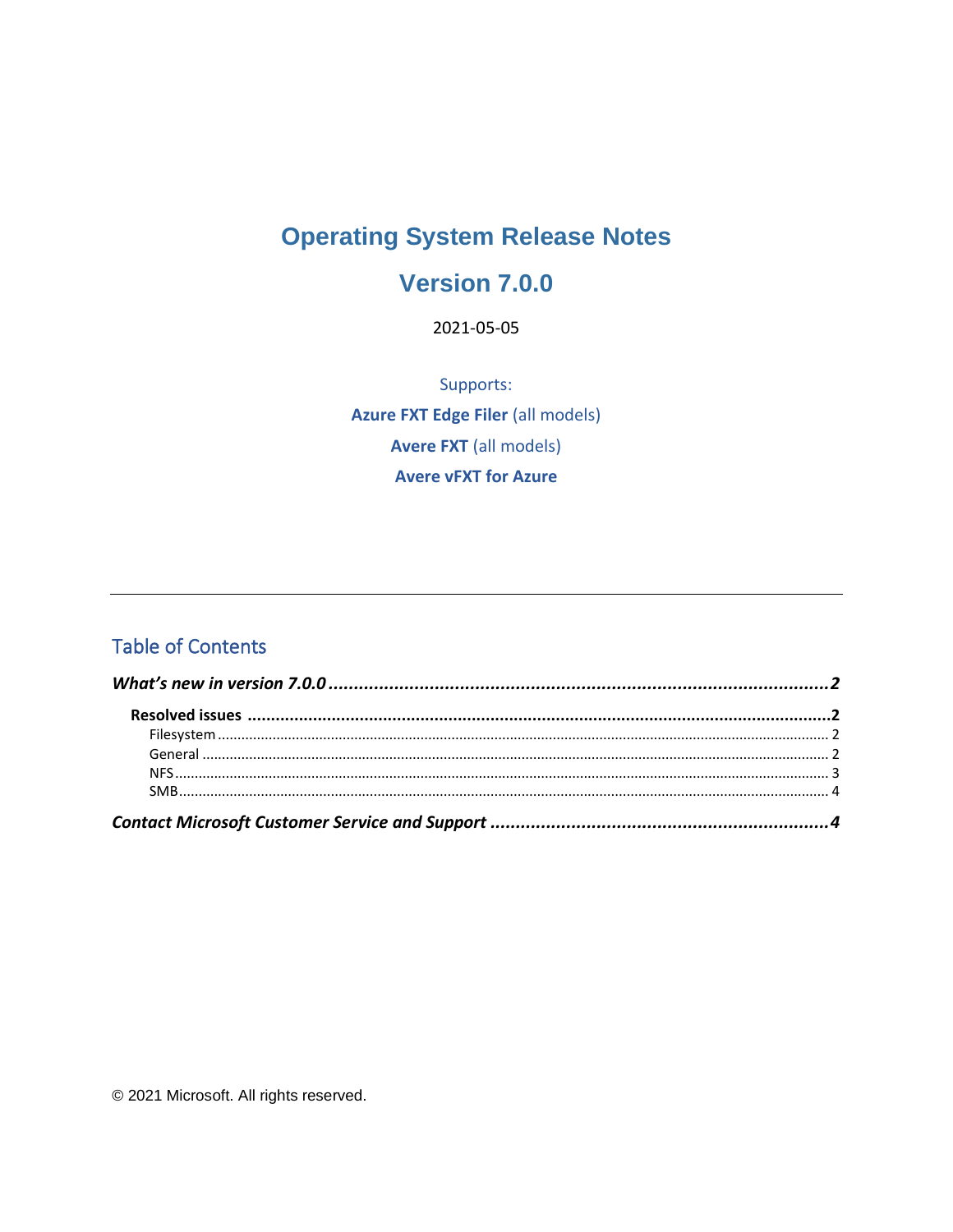## <span id="page-1-0"></span>**What's new in version 7.0.0**

This release includes bug fixes, improved support for Azure products including Azure HPC Cache, and security improvements.

#### <span id="page-1-1"></span>**Resolved issues**

#### <span id="page-1-3"></span><span id="page-1-2"></span>**Filesystem** 5728834 Made vFXT cluster upgrades faster. 7262084 Added revocation checks for intermediate CA certificates when connecting to a cloud storage system. 7820530 Updated locking code to avoid a core file from a rare symlink collision. 8632234 Fixed a software incompatibility issue that could cause a software upgrade to stall. 9703402 Fixed a bug that could cause the system to return uninitialized attributes for the root of a storage junction. **General** 4983281 On FXT hardware systems, the ability to boot into single user mode by interrupting the boot process has been disabled to prevent potential unauthorized access to the system. 5913694 Fixed an uncommon kernel crash that could occur when a disk device was detached. 7499724 Fixed a livelock in the Hyper-V network driver that could occur when the owner of the lock was high priority and bound to a specific CPU. 7521461 Removed redundant logging code in the critical path to avoid performance degradation during logging I/O. 7869874 The device hints file was updated with settings that modify the receive and transmit queue depth for higher performance of the ConnectX-4 card. 7851409 Added a new **Root squash by default** option to the **Add New VServer** dialog in Avere Control Panel. If enabled, the option adds root squash to the vserver's default policy. This setting prevents clients with local root access from having root privileges on the storage export. 8229487 OS disk caching is now enabled when creating user-space core files. This change significantly reduces down time after program crashes. 8138172 Updated code to create a dashboard alert if the system event log reports a PCIe critical interrupt event. This hardware issue is also reported in the support log. 8307420 Changed the upgrade status notification so that it correctly reports 100% at completion.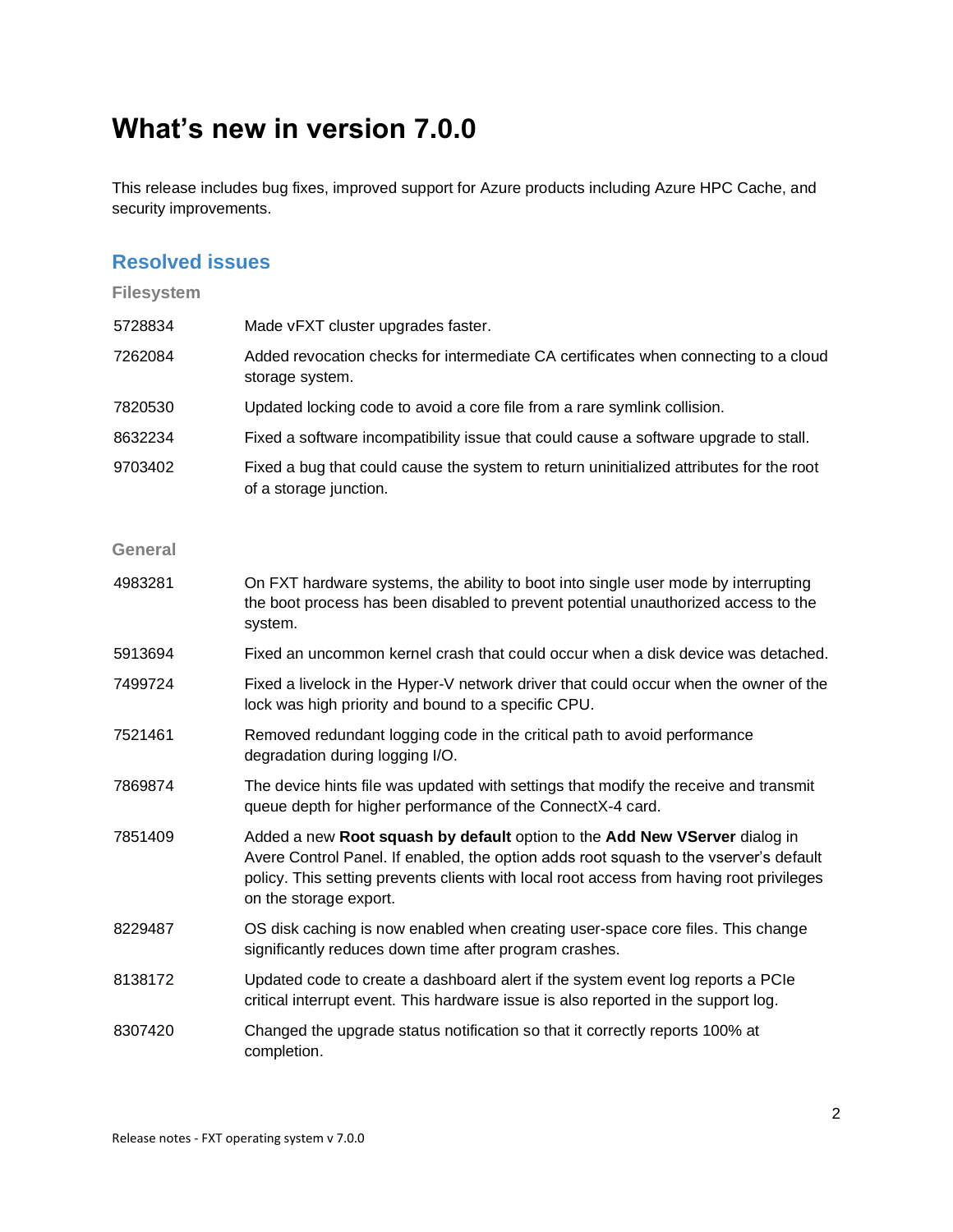<span id="page-2-1"></span><span id="page-2-0"></span>

| 8676307    | Upgraded the python cryptography module, addressing potential security<br>vulnerabilities including CVE-2020-25659.                                                                                                                                                                           |
|------------|-----------------------------------------------------------------------------------------------------------------------------------------------------------------------------------------------------------------------------------------------------------------------------------------------|
| 8732836    | Improved error handling during upgrades. This fix affects errors that occurred when<br>detecting which features are supported by the target package.                                                                                                                                          |
| 9832589    | Addressed an uncommon startup race condition that could result in the filesystem<br>process's failing to start up correctly when a node is rebooted.                                                                                                                                          |
| 8870470    | Fixed a problem with IPMI configuration. The order of IPMI commands was changed<br>to make it possible to assign a static IPMI address to a cluster node. Before this<br>change, a static IPMI configuration change could automatically be reset to DHCP<br>mode.                             |
| 9283408    | Removed support for running Avere vFXT clusters in Amazon EC2 and Google<br>Compute Engine.                                                                                                                                                                                                   |
| 9448288    | Increased the amount of memory reserved for the operating system in certain system<br>configurations to avoid memory swapping.                                                                                                                                                                |
| 9518754    | Fixed a bug that caused the core filer creation wizard to hang indefinitely if the user<br>created a new Azure cloud credential as part of the operation.                                                                                                                                     |
| <b>NFS</b> |                                                                                                                                                                                                                                                                                               |
| 5236089    | Changed code to prevent a file system service restart and associated core file when<br>the verifier length parameter in the ONCRPC call header is set to large values from<br>4294967293 to 4294967295. This change applies to all XDR-opaque values, such as<br>the maximum filename length. |
| 8971107    | Fixed a defect where a kernel network buffer allocation failure was handled<br>incorrectly for Local Directory and HA operations between nodes. The defect resulted<br>in a file system service restart with associated core file.                                                            |
| 9546191    | Resolved file location issues that caused NFS Kerberos access outages after an<br>upgrade to the Heimdal library FreeBSD port. The upgrade, introduced after Avere<br>OS version 4.8.11.2, changed the expected default location for Kerberos<br>configuration files.                         |
| 9546195    | Fixed a problem that prevented a condition from being raised when the Kerberos<br>keytab could not be read.                                                                                                                                                                                   |
| 9774594    | Addressed a defect that caused the login services feature for AD/LDAP to fail to<br>authenticate users.                                                                                                                                                                                       |
| 9848752    | The NFS ONCRPC connection multiplier was changed to 8 for new core filers that<br>are created with the xnfsVersion attribute specified.                                                                                                                                                       |